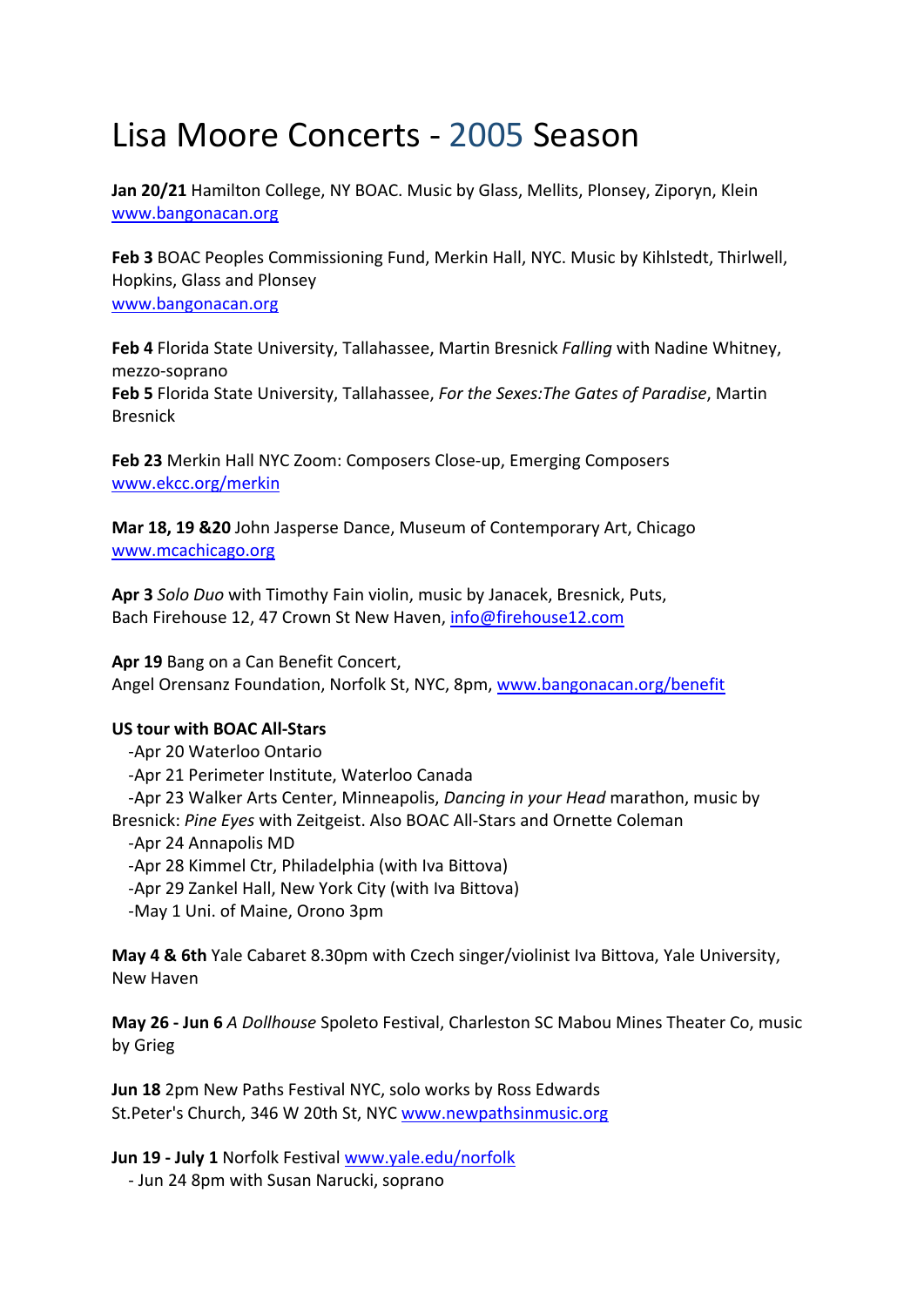- ‐ Jun 30 8pm Norfolk Contemporary Ensemble
- ‐ Jul 1 8pm Norfolk Contemporary Ensemble

**Jul 8** Darwin International Guitar Festival, NTU, Charles Darwin University Theater 6pm, *Bresnick For the Sexes:The Gates of Paradise* www.darwinguitar.com

**Jul 17 2pm** Sydney Symphony Orchestra world premiere of Michael Smetanin's new *Mysterium Cosmographicum* piano concerto, Verbrugghen Hall, Sydney Conservatorium, Macquarie St. www.sydneysymphony.com Reinbert de Leeuw, conductor

**Jul 21** St. Mary's Church, 20 Merivale St, South Brisbane 6pm, Queensland Festival of Music All‐Janacek program: *In the Mists, Sonata, On An Overgrown Path* www.queenslandmusicfestival.com.au

**Aug 6th 2pm** National Gallery of Art, Fairfax Theatre, Canberra, solo works: Rzewski *De Profundis*, Bresnick *For the Sexes:The Gates of Paradise* www.nga.gov.au

**Aug 8‐19** artist‐in‐residence at Australian National Academy of Music, Melbourne www.anam.unimelb.edu.au

**Aug 11** Solo concert, Australian National Academy of Music, South Melbourne Town Hall Program: Bresnick, Janacek, Ligeti and Rzewski

**Aug 18** ANAM, Sth Melbourne Town Hall, chamber works, Bresnick *My 20th Century*, Andriessen *Worker's Union* and Janacek *Concertino*

**Sep 9** Klara Festival, with BOAC Brussels Airport, Brian Eno 'Music for Airports' **3pm** and **8pm Sep 11/12** Archa Theater, Prague with Iva Bittova and BOAC **Sep 13** Dash Arts, LSO, St Luke's, London with Iva Bittova and BOAC **Sep 14** Dublin Fringe Festival, O'Reilly Theatre ‐ BOAC

**Sep 25‐Oct 2** Mabou Mines Paris d'Automne *'A Dollhouse'* Theatre National del la Colline www.colline.fr

**Oct 28th** 8pm solo, *The Pianist Speaks* Wesleyan University, Crowell Hall, Middletown, CT, works: Schwitters *Ur Sonata*, Rzewski *De Profundis*, Bresnick *For The Sexes: The Gates of Paradise* www.wesleyan.edu

**Oct 31** 8pm Thalia Theater, Symphony Space, B'day and 95th St, NYC with Manhattan Brass, works by Percy Grainger and Elena Kats‐Chernin www.symphonyspace.org

**Nov 6** Meredith Monk Marathon, Zankel Hall NYC ‐ Bang on a Can All‐Stars 2pm, www.carnegiehall.org